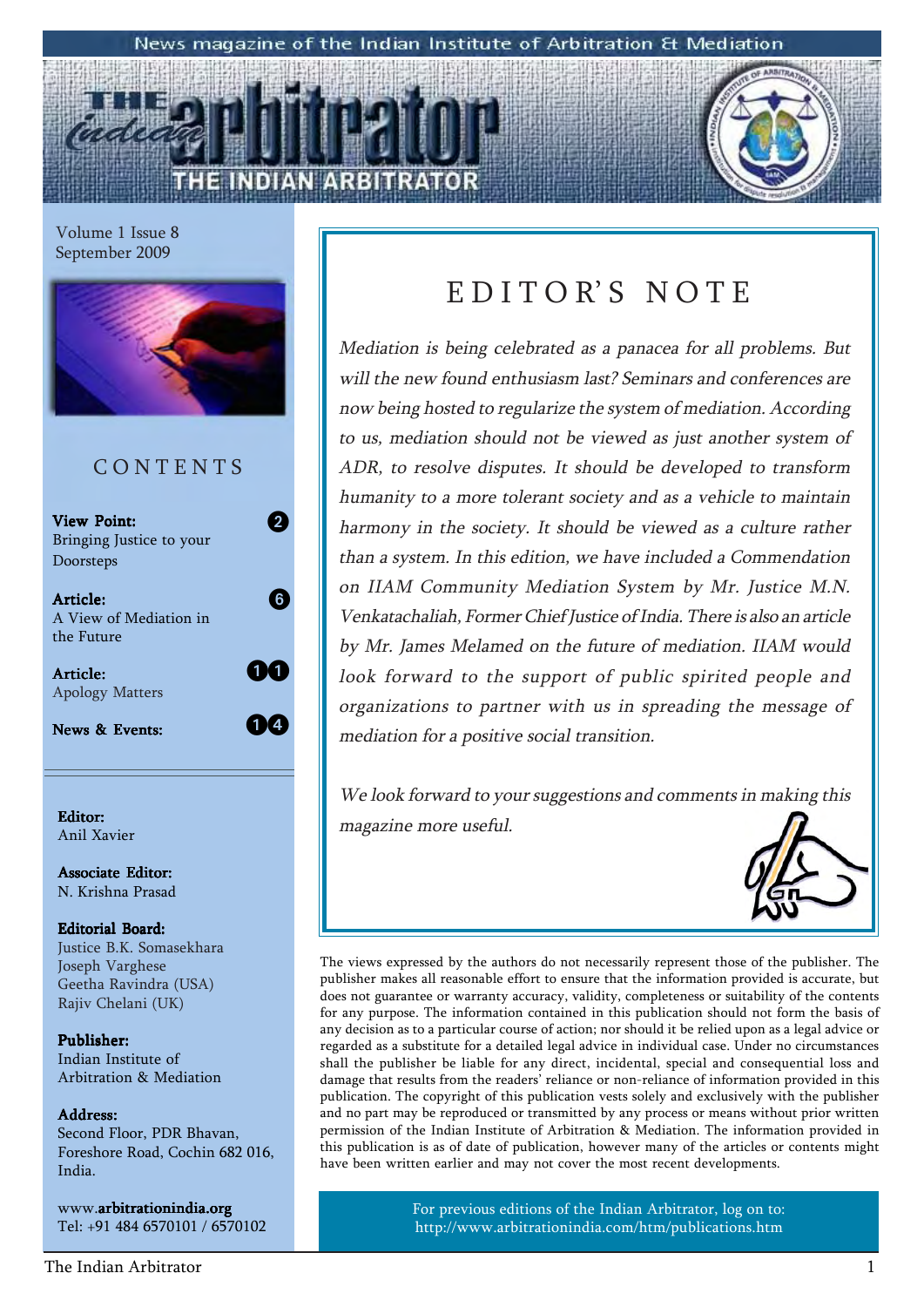

Case adjudication or

through conventional

"litigation system" focus

on rights and remedies

and resolve the case, but

not the problem.

dispute settlement

### Bringing Justice to your Doorsteps IIAM Community Mediation Service : ANIL XAVIER

People with problems, like people with pain, want relief, and they want it as quickly and inexpensively as possible. Sometimes there may not even be a clear legal remedy for the problem. Conflict often results in a breakdown of communication, expectations as well as hurt feelings and defensiveness among individuals. The longer conflicts persist, the worse problems seem to get.

In the past, parties in dispute often felt they had no choice but to take the matter to court. Now, a growing

number of people are choosing another option that allows them to avoid the aggravation and expense of a lawsuit. People have started to realize that court isn't always the best place to settle a dispute between private parties. They are looking at an option to find workable solutions by sitting down and talking face to face. The option is MEDIATION.

Mediation provides a process where people can make a decision on their own and feel comfortable doing that, rather than a decision being imposed on them, where one party is definitely not happy with the outcome.

A study conducted by the Ministry of Law reveals that at the current rate it will take 324 years to dispose of the backlogs of cases in Indian courts. The denial of justice through delay is the biggest mockery of law, but in India it is not limited to mere mockery; the delay in fact kills the entire justice dispensation system of the country. This has lead to people settling scores on their own, resulting in a growing number of criminal syndicates and mob justice in various parts of the country and reflecting the loss of people's confidence in the rule of law.

Case adjudication or dispute settlement through conventional "litigation system" focus on rights and remedies and resolve the case, but not the problem. Mediation focuses on needs, empowerment, restructures perspectives or relationships and seeks to resolve the underlying problem. Law is being utilized as a modality for healing and helping, not only for resolving problems.

Behind almost every human conflict someone feels dismissed, discounted, disenfranchised or disrespected.

> Unresolved tensions that may have simmered below the surface can resurface and make situations difficult. Even if angry words are not spoken, an appearance of "peace" may not be truly peaceful at all. Underneath the still waters, there may be a turbulent bed of emotions. Mediation seeks to help parties find an authentic peace, not a faked one.

> In our experience, we have seen that ìan open mind and an extended hand will always work".

> But where do people go to get the problem resolved by mediation? The system has to be authentic, legally

acceptable and the mediators should be trained and under ethical guidelines and review. Even though, presently there are court-annexed mediation centres, they cater the requirements of litigants, whose cases are pending before courts and referred to the centre. Where do people find good mediators, who can assist the parties to settle the issue before it aggravates to a litigation? Moreover the system should function as a vehicle to create harmony in the society and promote legal compliance in general.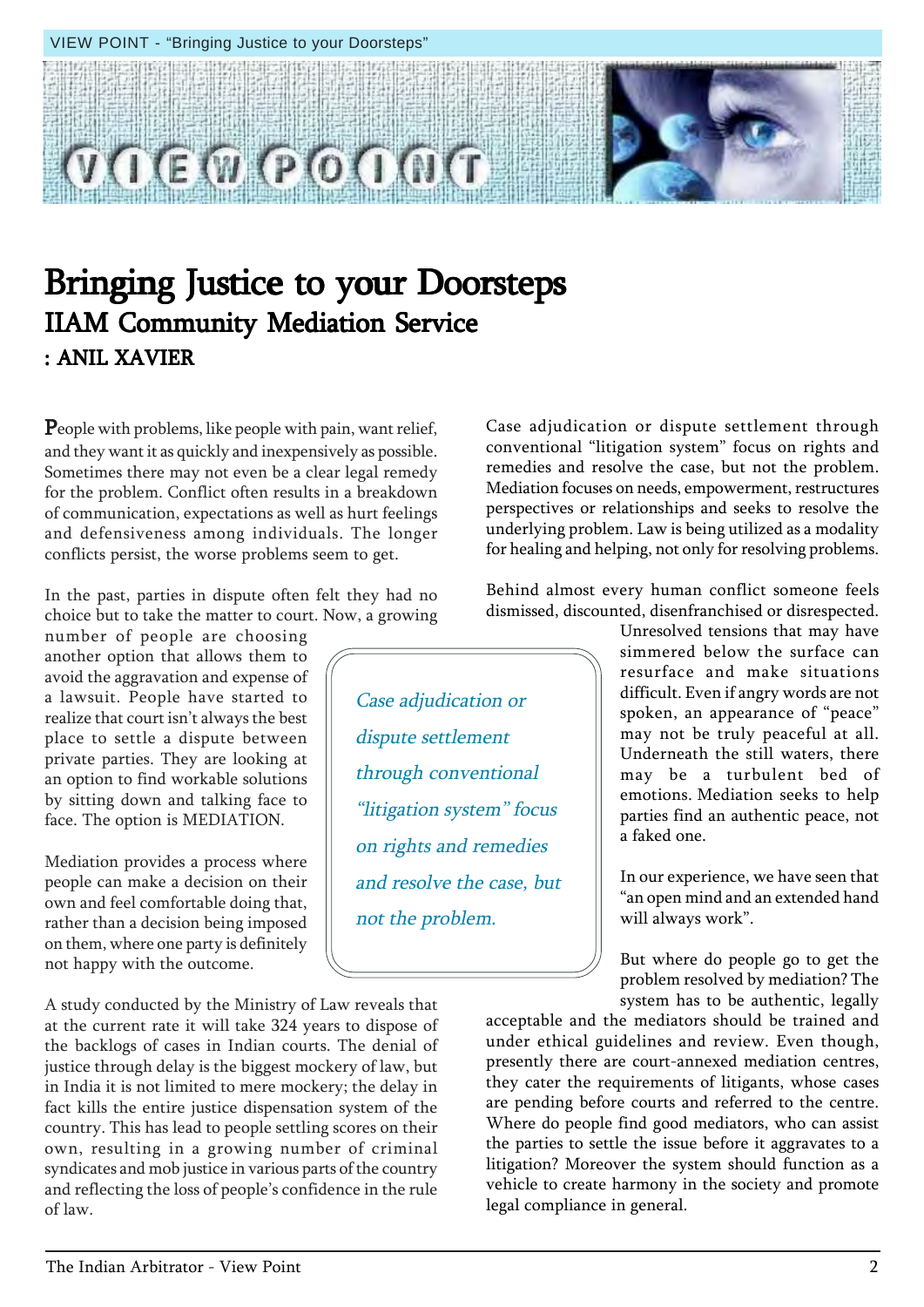Community Mediation service should not be too late or too remote from the community level to nip the budding emergence of conflicts. Thus, the development of a more proximate, indigenous mediation mechanism will help to prevent deeply rooted conflicts from erupting into communal violence.

VIEW POINT - "Bringing Justice to your Doorsteps"

It is in this context that the Indian Institute of Arbitration & Mediation (IIAM) thought of the possibility of establishing Community Mediation Clinics as an inexpensive option. The motto is;

#### "Resolving conflicts; promoting harmony".

IIAM Community Mediation Service will serve as a mechanism in bringing into the consciousness of the society the effectiveness of grassroots-level arrangements to bring forth harmony in community,

providing a safe environment for people to air grievances to reach a peaceful resolution. Community mediation means neighbours helping neighbours to solve problems and resolve disputes.

Setting up of Community Mediation Clinics in all villages of each state with a view to mediate all disputes will bring about a profound change in the Indian Legal system. Conflict management programs with the formation of such centres will serve to defray tensions in societies and prevent them from erupting into violence. It is also a process that can mould a more peaceful society.

Conflict prevention is one of the keys to the success and harmony in the society.

Community Mediation Clinics enhances access by helping to bring justice to the society. It aims to prevent the underlying conflict (or the need to go to court) and advance compliance with the law in general. People would get a platform near home to settle their cases without the trappings of a court. It helps preserve relationships by avoiding the embarrassment of being hauled into court, and by giving people the opportunity to air concerns that a court would rightly ignore when evaluating a legal claim. Through a system that resolves disputes before it requires adjudication, it is hoped the legal system will be freed up to deal with more serious cases.

The Mediation Clinics would function with an efficient team of mediators who are selected from the local community itself. The people so selected would be given an orientation program by IIAM, and a certificate of recognition would be issued. IIAM will also implement high standards of ethics as laid down by the International Mediation Institute (IMI), The Hague, Netherlands (which has endorsed the IIAM Community Mediation Service).

The mediators so selected will be persons who shall be having a good repute in the local area to whom people shall have faith because of his/her integrity and sense of fairness in public dealing; and shall include educated youth, ladies and elders. People having experience in dispute resolution and community interactions will be preferred. Peacekeeping is a profession and can be a

> vocation. It is a belief, a value and a way of life. We have many people in our community who believe in peace and practice peace making. The Clinics will have experienced lawyers, retired judges and former civil servants as patron mediators.

> IIAM Community Mediation Service has the potential to shape powerful conflict transformation partnerships. Such approaches often have the power to heal even profound social wounds, so that the system can become a vehicle for creating a loving and caring world.

> We are mindful that cultural

ìclicksî do not happen overnight. We must devise workable ways of implementing them and build broad public support for those changes. As Mahatma Gandhi has said, "There is not a single virtue which aims at, or is content with, the welfare of the individual alone. Conversely, there is not a single moral offence which does not, directly or indirectly, affect many others besides the actual offender. Hence, whether an individual is good or bad is not merely his own concern, but really the concern of the whole community, nay, of the whole world."

While launching the IIAM Community Mediation Service, the Chief Justice of India, Hon'ble Mr. Justice K.G. Balakrishnan had hoped that Community Mediation Clinics could be established in at least 100

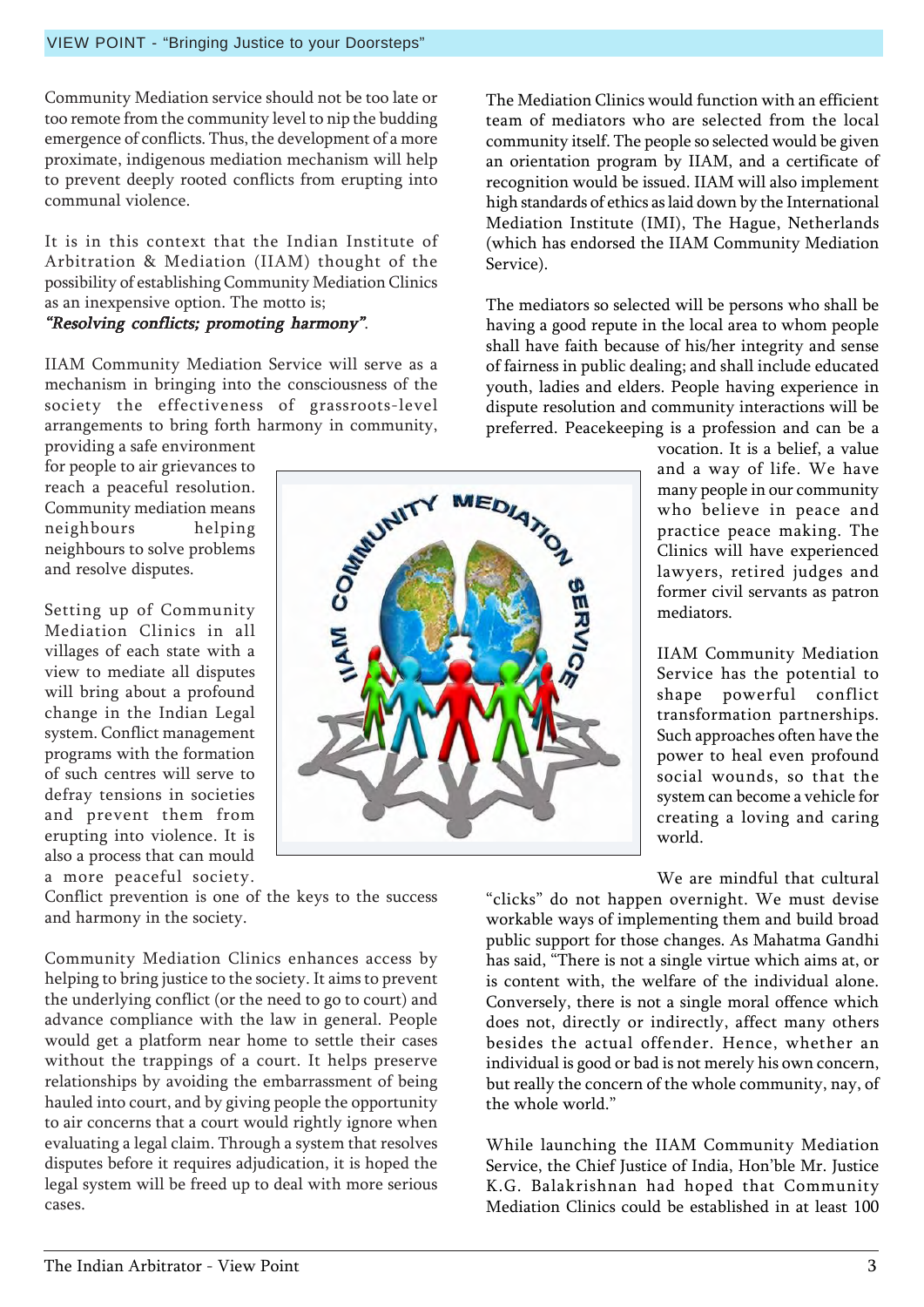#### VIEW POINT - "Bringing Justice to your Doorsteps"

villages by 2010 and in every village by 2015. Such peace building processes could be greatly strengthened if organizations, people and society join together and cooperate. As a business opportunity and simultaneously to fulfill the Corporate Social Responsibility, we urge corporate houses, public spirited individuals, associations and clubs to join with us in implementing the IIAM Community Mediation Program, which has a clearly defined mission and a vision statement, combined with a sound implementation strategy and a plan of action

firmly rooted in ground realities. We can join together for an enduring process of positive social transition. Partner with us to create a loving and caring world.

(Author: Anil Xavier is a lawyer and the President of Indian Institute of Arbitration & Mediation. He is a Member of the Independent Standards Commission of the International Mediation Institute, The Hague. He is also the Secretary General of the Mediators Council of India. He can be reached by mail pre@arbitrationindia.com)

#### Commendation on IIAM Community Mediation Service by Hon'ble Mr. Justice M.N. Venkatachaliah, Former Chief Justice of India.

### M. N. VENKATACHALIAH

Former Chief Justice of India 5A, Sri. M.N. Krishna Rao Road, Basavanagudi, Bangalore 560 004. Tel: 080 2657 2626

#### A COMMENDATION OF IIAM COMMUNITY MEDIATION SERVICE VISUALIZED BY THE INDIAN INSTITUTE OF ARBITRATION & MEDIATION.

The Indian Institute of Arbitration & Mediation (IIAM), a registered society, has innovated an extremely effective idea of a decentralized, socially oriented and inexpensive Dispute Resolution Mechanism to serve the needs of the common people obviating their recourse to more expensive, embittering and protracted litigations in the courts of law. The formal dispute resolution mechanisms are wholly inappropriate to the aspirations and needs of the common people for speedy justice.

I had the privilege of being on the Advisory Board of IIAM along with Mr. Justice J.S. Verma, Former Chief Justice of India, Mr. Justice K.S. Paripoornan, Former Judge, Supreme Court of India, Mr. Prabhat Kumar, Former Cabinet Secretary & Former Governor of Jharkhand, Dr. Madhav Mehra, President of World Council for Corporate Governance, UK, Dr. Abid Hussain, Former Ambassador to the US, Mr. Sudarshan Agarwal, Former Governor of Sikkim, Dr. G. Mohan Gopal, Director of the National Judicial Academy and Mr. Michael McIlwrath, Chairman, International Mediation Institute, The Hague.

The Hon'ble Chief Justice of India inaugurated the "IIAM Community Mediation Service" on the  $17<sup>th</sup>$  of January 2009 at New Delhi. Every participant extolled the great potential of this innovative scheme to bring justice to the doors of the common man under a scheme which provides for voluntary participation with the assistance of experienced lawyers, retired judges, former civil servants and other public spirited people who will act as mediators to bring about a just and mutually acceptable solution to potentially litigative situations. In the formal system there is always a loser and a winner, but Community Mediation provides a win-win situation for both sides. This will promote peace and harmony in the society. It will provide a quality of justice equal to or even better than in the formal dispute resolution system.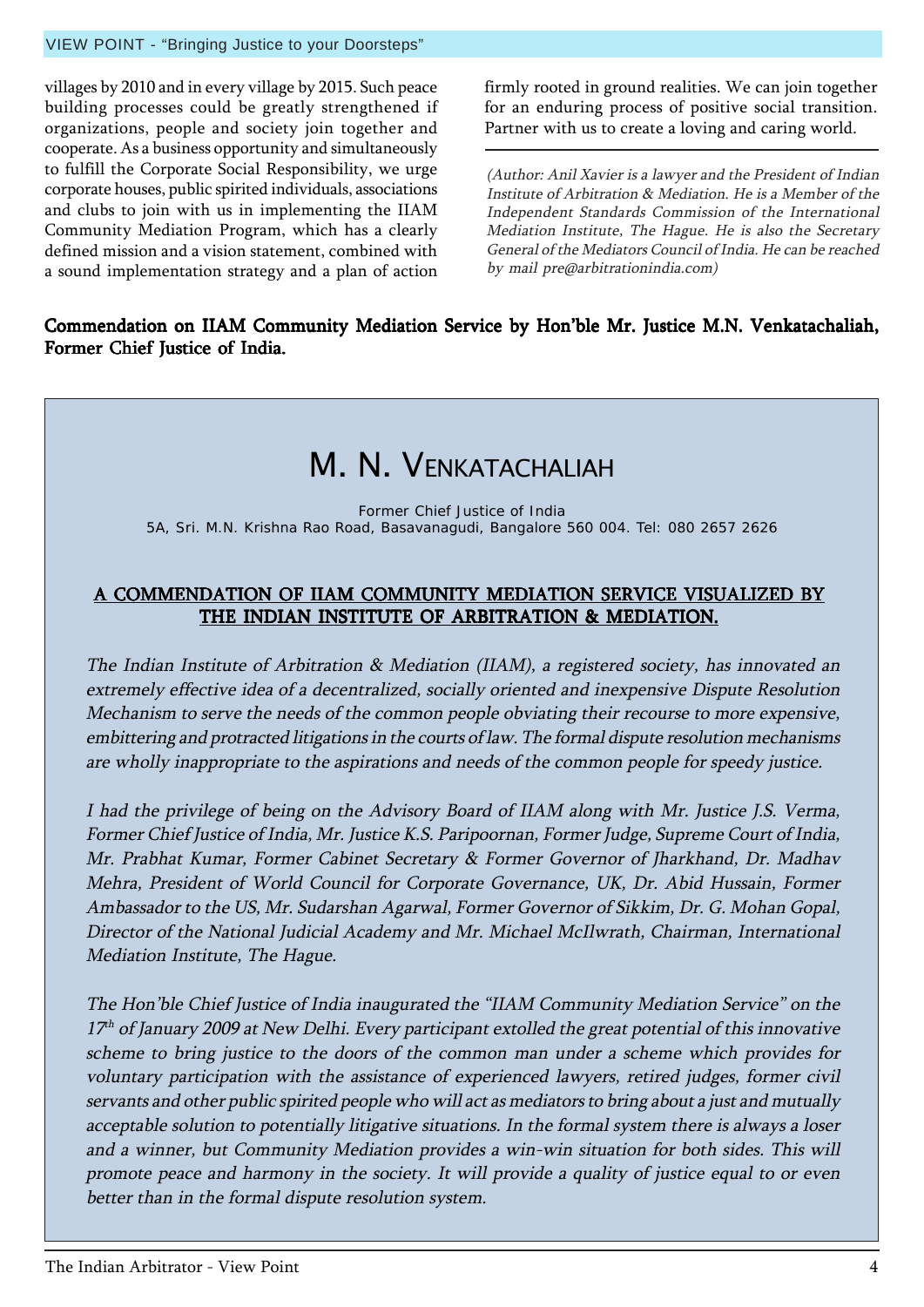Indian Institute of Arbitration & Mediation is willing to provide the know-how for establishing such "mediation clinics" by public spirited institutions, Corporates and all those who realise that in the last analysis, their own well-being consists in and depends on peace and tranquility in the society at large. IIAM will provide free of cost advice and technical support and even "build, operate and transfer" the Mediation Clinics, which can be run on minimal financial support.

I have great pleasure in commending to all Institutions, particularly Corporates and other public spirited persons interested in the welfare of society, to participate in this exciting experiment of bringing justice between man and man in a society which is tending more and more towards strife and friction. The legal system as it now stand has not been able to provide inexpensive, satisfactory and timely solutions to peoples' problems.

I must commend the dedicated work of Sri. Anil Xavier, a promising lawyer with a fine sensitive social conscience, in developing the innovative institution of "IIAM Community Mediation Service".

ahaccecc

M.N. VENKATACHALIAH

Think  $\,\cdots\,$ 

#### **CONFIDENCE**

Once, all village people decided to pray for rain. On the day of prayer all people gathered and only one boy came with an Umbrella, that's Confidence

#### **TRUST**

Trust should be like the feeling of a one year old baby when you throw him in the air, he laughs......because he knows you will catch him; that's Trust

#### **HOPE**

Every night we go to bed, we have no assurance to get up alive in the next morning but still you have plans for the coming day ; that's Hope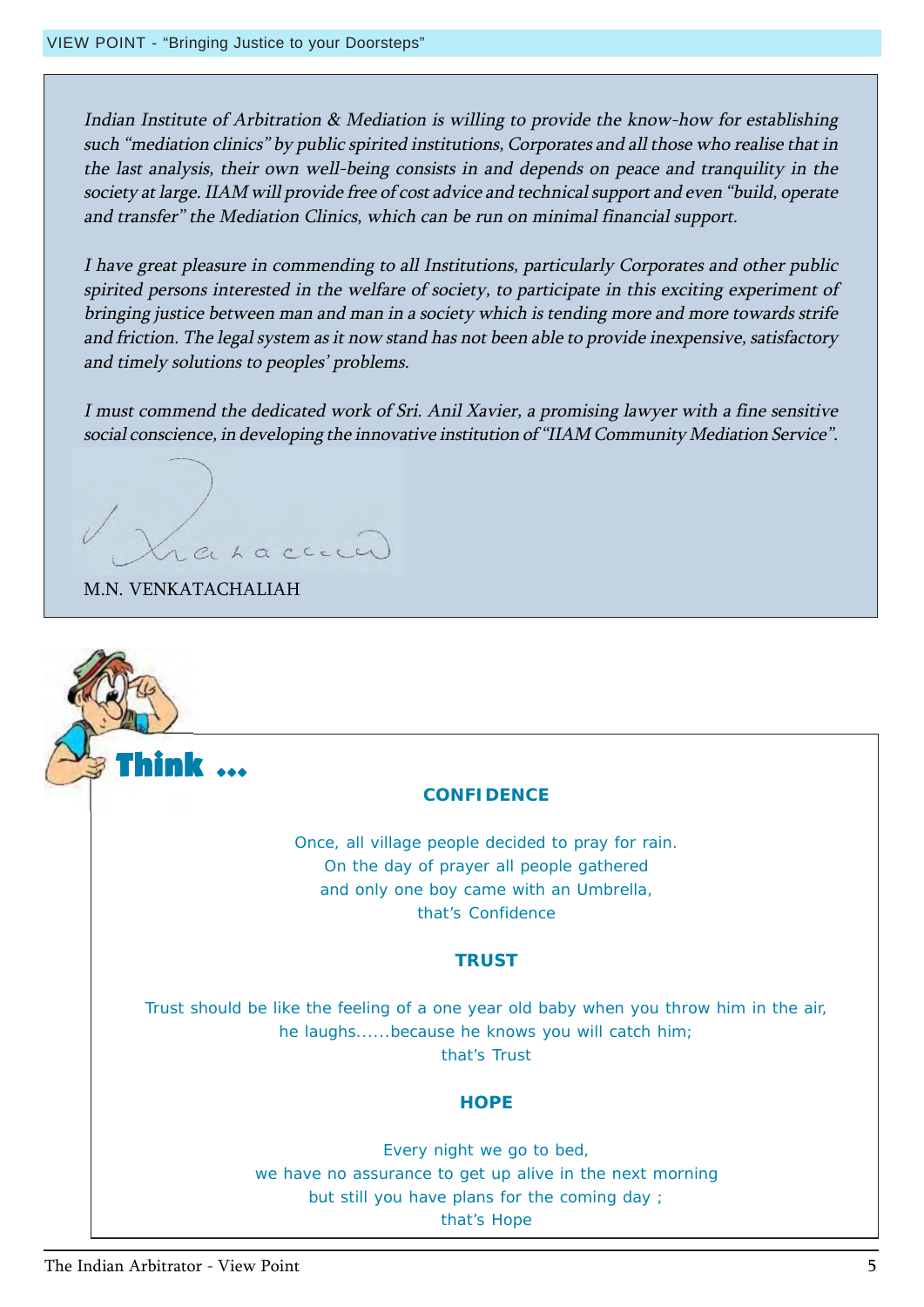

### A View of Mediation in the Future : JAMES MELAMED

No one really wants to go to mediation. People would rather be working, caring for their family or doing something fun. Yet, people go to mediation for one simple reason: the alternatives are even worse. The leading options are no resolution or court.

I do my best to stay on top of the phenomenon and evolution of mediation. How is mediation growing and changing in the US and world? If one looks toward the future with an open mind, it is mind-blowing to consider where mediation may be going.

#### Mediation is different things to different people.

The first thing we need to appreciate in thinking about the future is that mediation is different things to different people. For most participants, it is a means to an end: resolution. For mediators, it may be a satisfying and challenging occupation. And for courts and agencies, mediation may primarily represent a means of managing expanding dockets on tightening budgets. More specifically:

For Practitioners, mediation at its best represents a satisfying opportunity to assist others to most capably resolve their own situations. For those mediators who professionally "make it," there is the great feeling of making a living while doing good. Numerically, most mediators are actually volunteers, usually associated with community programs and are not paid at all. Community programs offer heroic service and typically operate on shoestring budgets. Historically, the most motivated community mediators often moved into the "professional ranks" (charging fees for service). Of late, however, it seems that the private mediation market has shifted more and more toward the legal system and, increasingly, attorneys bring their talents to the mediation profession. This includes the increasing

"panelization" of the field (private panels like JAMS and AAA) as well as court, agency and practice area panels. The field of mediation is really now closer to "100 fields of mediation" as our work has "Balkanized" into new and exciting practice areas such as elder, foreclosure, mass disaster and marital mediation. This growth and innovation in mediation tends to take place in the private sector as creative and entrepreneurial mediators consider new conflict areas that can benefit from mediation's solution-focused approach to conflict.

For Participants (disputants), no matter how wellintended mediators may be, mediation is like going to the dentist (except that mediators do not offer pain killers). Mediation for participants is realistically a choice of evils. No one really wants to go to mediation. People would rather be working, caring for their family or doing something fun. Yet, people go to mediation for one simple reason: the alternatives are even worse. The leading options are no resolution or court. People do not want to be in mediation no matter how nice, creative and effective a mediator you are, even if you serve warm cookies. They want to move on and to have things be better. People do not like conflict. People do not share mediators' zeal for the mediation process. People want a fair result as quickly and inexpensively as possible. As we think about mediation services and systems in the future, it is important to remember that mediators and the mediation industry remember this driving force for participants: "a fair result as quickly and inexpensively as possible."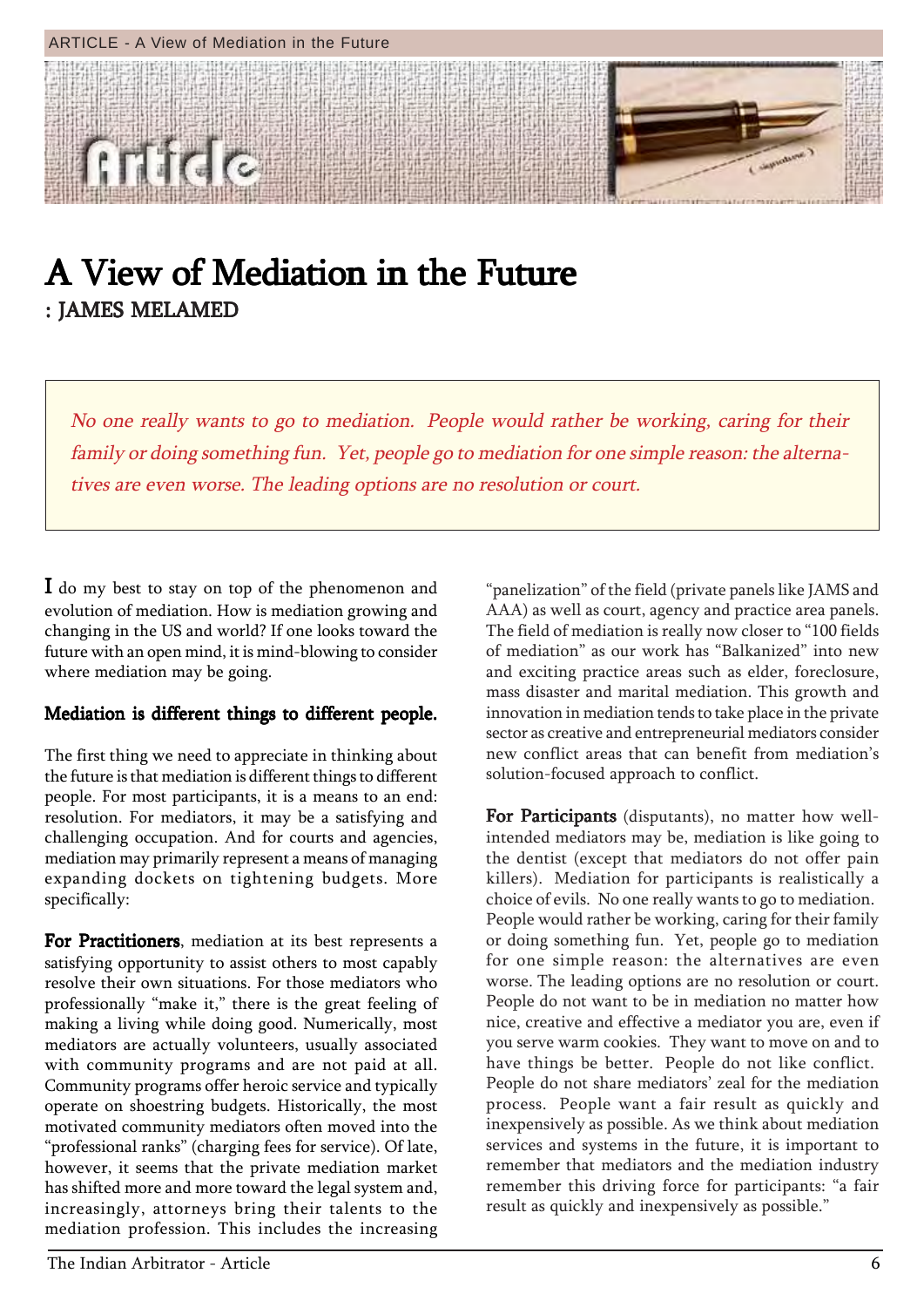For Courts and Agencies, mediation has been primarily an issue of case management. Judges were selected or elected to "judge," not mediate nor coordinate mediation programs. From a perspective of docket management, courts and due process agencies recognize their need for mediation (assisted voluntary settlements) to manage their caseload. If more cases can be settled through mediation at earlier and earlier points and at lower and lower costs, fantasic. Mediation ultimately is what allows courts and agencies to deliver due process consideration to those cases most needing it (and helps courts balance their budgets).

#### Our "Day in Court"

Closely examined, "adjudication" in America is far more myth than model. Sure there is the iconic courtroom

battle and appeal to the Supreme Court for "justice." However, as a matter of dayto-day living, the courts are largely irrelevant for most of us. When courts are engaged, most people fear them. Most of court time is spent on criminal and domestic relations matters. In terms of providing satisfying and timely resolution of civil and commercial disputes, satisfaction rates with courts are not high.

#### Legal representation is also

more myth than model. Even in situations like divorce, a necessarily legal event, in California today only 20% of those getting divorced have even one attorney involved in their case! Why? One dominant reason: cost! Only 20% of Californians faced with the intrinsically legal event of divorce can afford the over \$10,000 per party average cost of divorce legal representation. Ask any family how much they have budgeted for legal services? People may not be drawn to mediators, but they are even less drawn to expensive attorneys and courts.

In the Federal District Courts, there is discussion of the "vanishing trial." Most recent statistics show only 1.2% of filed cases are actually tried to a judge or jury. While one might applaud such settlement statistics, the reality is that people settle because they are burnt out, exhausted and broke. In the federal courts, we have the most righteous "cream of the crap" litigation, where people have hired legal counsel at great expense to "sue the bastards." Even in this most vitriolic context, 98.8% of the cases settle. So much for our imagined "day in court." Even when people pay the big bucks for legal

In reality then, we really have a settlement system far more than a litigation system (in spite of all the dust in the air). In this context, perhaps it makes sense to ask the question: What would be our best possible settlement system?

vindication, there is at least a 19/20 chance that they will in fact end up settling. Would people file lawsuits if they knew this? Is there some other way we can catch the other side's attention?

In reality then, we really have a settlement system far more than a litigation system (in spite of all the dust in the air). In this context, perhaps it makes sense to ask the question: What would be our best possible settlement system?

The problem with our current legal system is then not that there is too much litigation or that not enough cases settle. The issues are: 1) when in time do cases settle; and 2) what is the quality of those resolutions? And perhaps it is worth asking: Did those situations need to become "legal cases" in the first place?

> Mediation, whether a part of or separate from court or agency jurisdiction, offers disputants the opportunity to dramatically reduce their costs (delay, money, stress, relationship) and has been shown to double the likelihood of full compliance with agreed-upon results (compared to judicial orders or attorney settlements). People are in control in mediation. Nothing can be imposed on them. Mediation offers the opportunity for most capable

discussions and most capable solutions, rather than barely sufficient discussions and barely sufficient solutions. Even among those that do not reach agreement in mediation, over 90% still recommend the process to a friend in a similar situation. Mediation has rapidly become the "day in court" we perhaps never really had.

#### Do We Need to Sue? Getting the Other Side to Pay Attention

One thing I hear often is "we need to file the lawsuit so the other side will pay attention to us." The lawsuit acts as a sort of glass of ice water we throw in the other side's face. Kind of hard to ignore a glass of ice water in the face! So, it is sometimes suggested that mediation can only happen when a party has so effectively captured the other's attention with a formal court filing conferring jurisdiction on the court.

While there is clearly a good measure of truth to the fact a legal action does catch the other side's attention, I would not be surprised to see this approach change appropriately change in the future.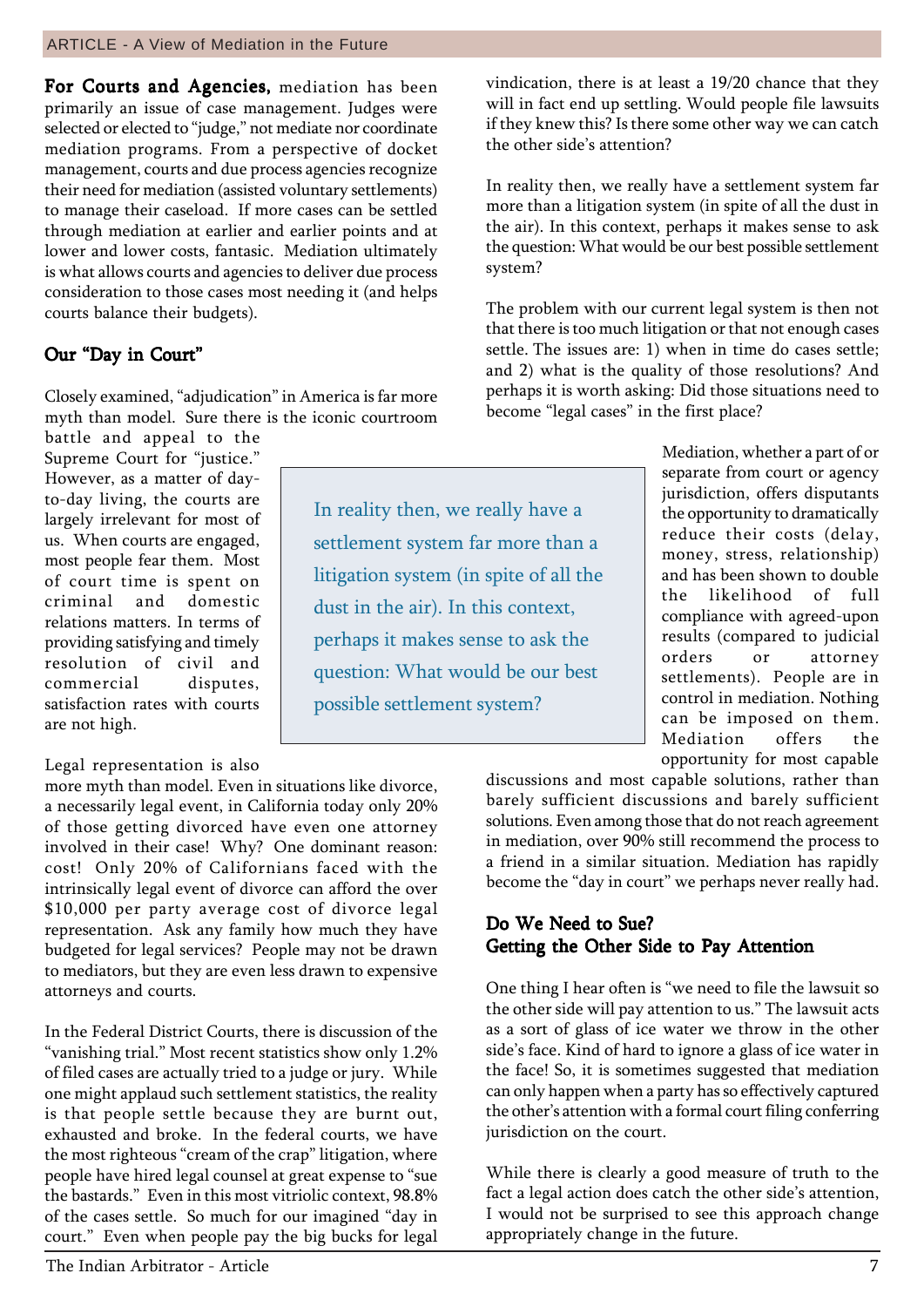Let's get creative for a moment. Knowing that all court options remain in the background, we might imagine a new system where a court or community program might establish "mediation jurisdiction" - perhaps not formal authority but socially compelling authority to encourage people into mediation.

Or maybe web sites will develop where one can (publicly) "threaten to sue" another. Such web site might, for a price that is a small fraction of a court filing, post a public notice of an "Intent to Sue" (including an abstract of the claim). Such posting might be held in abeyance during a 30 or so day period (perhaps the time would be set by the one who posts the notice?) while the other side is given an opportunity to work things out, be that online or in person. An email might be sent to the other side saying something like:

"I am planning to sue you for (describe circumstances) unless we can reach a mutually acceptable resolution within \_\_ days. To help achieve this desired resolution, I am willing to \_mediate; \_arbitrate; \_ and to do so \_faceto-face or \_online, and I will contribute \_\_% toward such resolution fees. Please promptly respond letting me know if you are also prepared to so effectively work toward resolution without our needing to file our lawsuit against you."

If the other side is not willing to so work toward resolution (or perhaps if no resolution is achieved), then it might be that the website "threat to sue" would be posted for some time for the public to note. Just as people do not like word of a pending lawsuit against them to get out, my guess is that people would not like word of pending "threats to sue" to become known. Just an idea. It is a new world. "ThreatToSue.com" is now taken.

This further informs our consideration of ways mediation can grow in the future. What mediation does effectively is to expedite discussions and improve the quality of settlements. We effectively move statistically predictable settlements to an earlier point in time, saving money, untold stress, limiting the damage to relationships and creating better, if not best, results. We may, in fact, be able to move many of such resolutions out of what we have traditionally understood to be our "legal system."

What does all this mean about our relying on courts and due process agencies for the delivery of mediation services? Should the filing of a lawsuit or due process complaint (legal jurisdiction) be the public's ticket to mediation services? Why in the world (other than catching the other party's attention) should the filing of a lawsuit be needed or desired as the first step to settlement? Why legalize and polarize only to bring

people back together? Might we catch the other's attention and induce participation in some more constructive and less expensive way?

#### The Biggest Conceptual Issue for the Field of **Mediation**

#### To What Extent Within - To What Extent Beyond the Traditional Legal System?

I was doing some reading on the development of mediation in Denmark. I am going to Copenhagen in the fall and thought it would be interesting to get a bit of background information and perhaps make a contact or two. And so, in researching mediation in Denmark, I found that this concluding comment rang so very true for the development of mediation in the U.S. and perhaps in all countries:

ìThe development of mediation in Denmark will depend on whether it is viewed by policy makers and practitioners as another set of pre-trial settlement procedures or rather as a altogether different system of quality dispute resolution that exists alongside the existing court structure." (Mediation in Danish Law: In Retrospect and Perspective" by Vibeke Vindelov, Professor of Law, University of Copenhagen)

While this is somewhat an oversimplification, it is so helpful for us to examine the nature of our systems for the delivery of mediation services. Is mediation in the United States to be defined as a "pre-trail settlement procedure," or as part of an "altogether different system of quality dispute resolution that exists alongside the existing court structure"? Or, perhaps, both?

Is the future of mediation that it is little more than a judicial due process settlement device? If so, how did this happen? Has our legal system come to swallow mediation?

That we are even asking this question is a bit ironic in that, when the modern era of mediation began in the U.S. in the late '70's, courts and attorneys did not generally welcome mediation, if only because it represented change. Now the concept of someone other than an attorney mediating a situation is quite foreign to attorneys.

And, if we are honest about the situation on the ground today, when it comes to "mediating the litigated case," it can accurately be said (perhaps with 98% accuracy) that attorneys have come to almost completely dominate the "legal mediation marketplace" (at least those cases that pay). Despite any initial hesitations about mediation, attorneys and courts now commonly recognize that,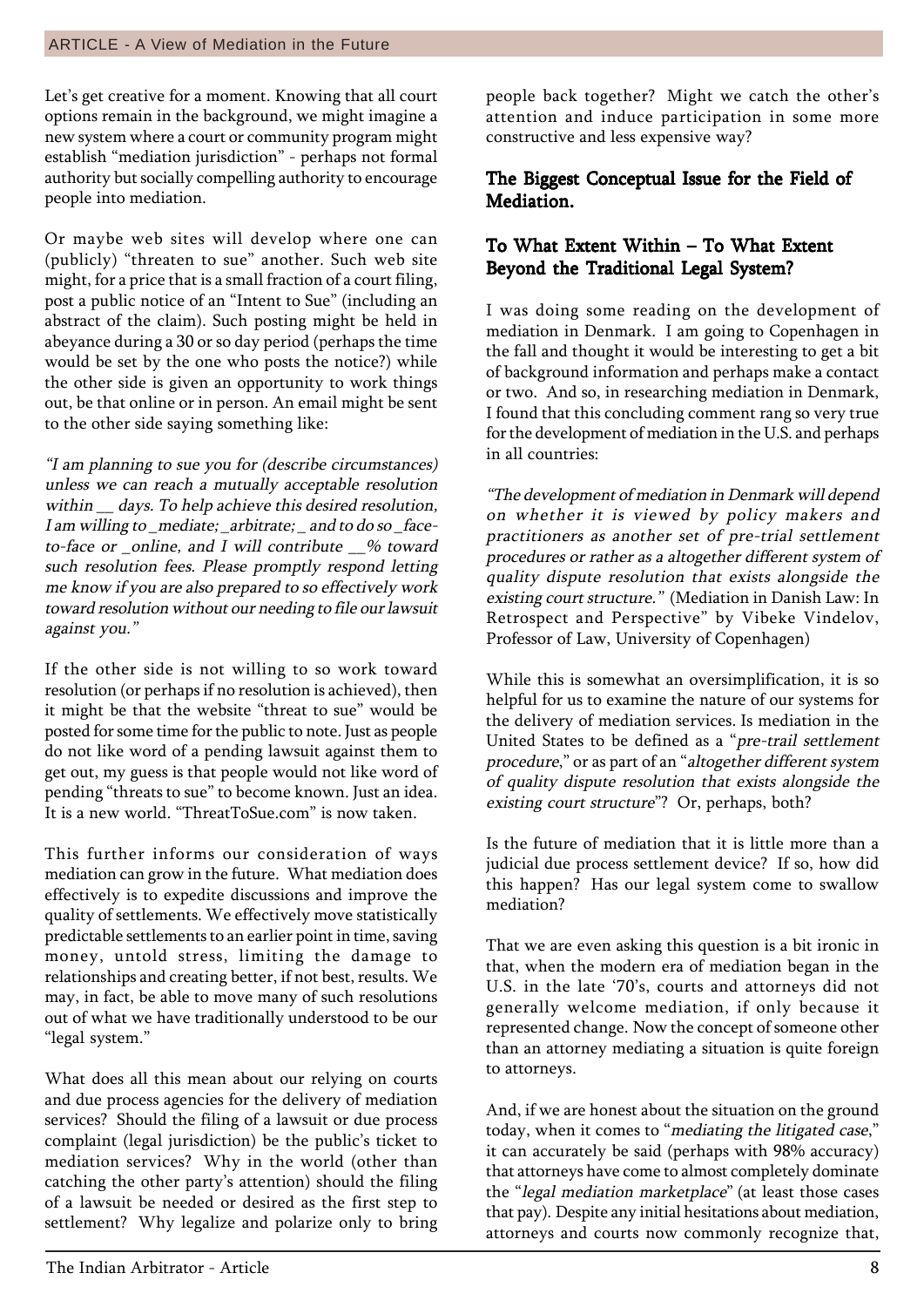If only because of the costs of attorneys and legal filings, it is almost certain that mediation will continue to grow beyond our courts. There are in truth many points during a dispute cycle where mediation may make sense

way at a small fraction of the cost of a day of legal representation. If there is time for participants to communicate with legal and other advisers either at a mediation or between sessions (email, text, phone), we

people are represented by attorneys, all of this is fortified by representational attorneys (rather than end user disputants) commonly making the selection of the

To be honest, perhaps as I am an attorney, all this does not bother me that much. It can in fact be effectively argued that, if folks have somehow come to find themselves in a legal context, it does make sense to have the "most capable" mediator and one with a legal background and legal drafting ability may well fit that description.

Still, one can just as surely ask whether the situation really needed to be filed in the courts and be legalized in the first place. The "legalization of the mediation" is further reinforced and dramatically impacted by attorney scheduling needs and what seems to be an unconscious adoption of a "hearings" mentality for mediation. Mediation in the legal context is now too often "crisis," one-day, single-sit mediation, as

mediator.

if it does not make sense to let the parties and advisers think about things overnight or for a week or two.

If we had a more capable mediation model, we might have the option of two or three meetings (or whatever is needed) available to participants, perhaps on separate days with time in-between for the mediator and others to electronically communicate to further the discussions. With a bit of creative thought, it might be that we could come up with far more capable, less stressful mediation options where people could get their desired legal guidance between sessions as much as at sessions. Even during a session, a cell phone call or two can go a long and we should encourage and respond to resolution impulses whenever they exist. We would, however, be making a huge mistake to exclusively rely on courts and agencies (requiring legal filings for jurisdiction) to be the exclusive delivery system for mediation services. Without powerful creative private sector and widely available community mediation initiatives (that do not require adjudicatory filings), we are, however, at risk of the legal system swallowing mediation.

#### Shifting National Culture -Funding Community Mediation

Our family recently experienced the value of community mediation. Our situation involved neighbors one of

> which was building a large house. The complaints included the hours of construction, barking dogs, dust, parking, and, in time, harassment and assault. We got involved as the neighborhood started to take sides. We were lucky to have an available and effective community mediation program to call upon. Swift mediation literally saved our neighborhood. And, unbelievably, it did not cost a penny. If we would have needed to figure out who paid for what

part of the mediation, this neighborhood saving initiative would never have taken place.

There are thousands, if not millions, of stories of community mediation helping individuals, families, neighbors and entire communities. Still, somehow, "in the richest nation on earth," we have not seen fit to reasonably fund community mediation. In fact, the lack of funding for community mediation is an embarrassment that I am personally tired of participating in. How dumb can we be? We need leadership on this issue and we need this leadership now! President Obama, are you paying attention?

In one single move, the President and/or Congress could shift American (and perhaps world) consciousness about mediation. A quick Google search reveals the reported cost of a B2 Bomber to be 2.2 billion dollars. An equally quick review of the National Association for Community Mediation web site (www.nafcm.org) reveals 948 organizational members (programs). For ease of math, let's call it 1,000 community mediation programs in the U.S. My quick calculations indicate that, if the United States builds one less B2 bomber, we can fund each and every community mediation program in America with

Without powerful creative private sector and widely available community mediation initiatives (that do not require adjudicatory filings), we are, however, at risk of the legal system swallowing mediation.

"hey, if mediation is to take place and legal issues exist, it likely makes sense to have an attorney mediate that case." Needing to tie all the legal strings together with legal drafting further convinces everyone involved of the need for an attorney mediator. In situations where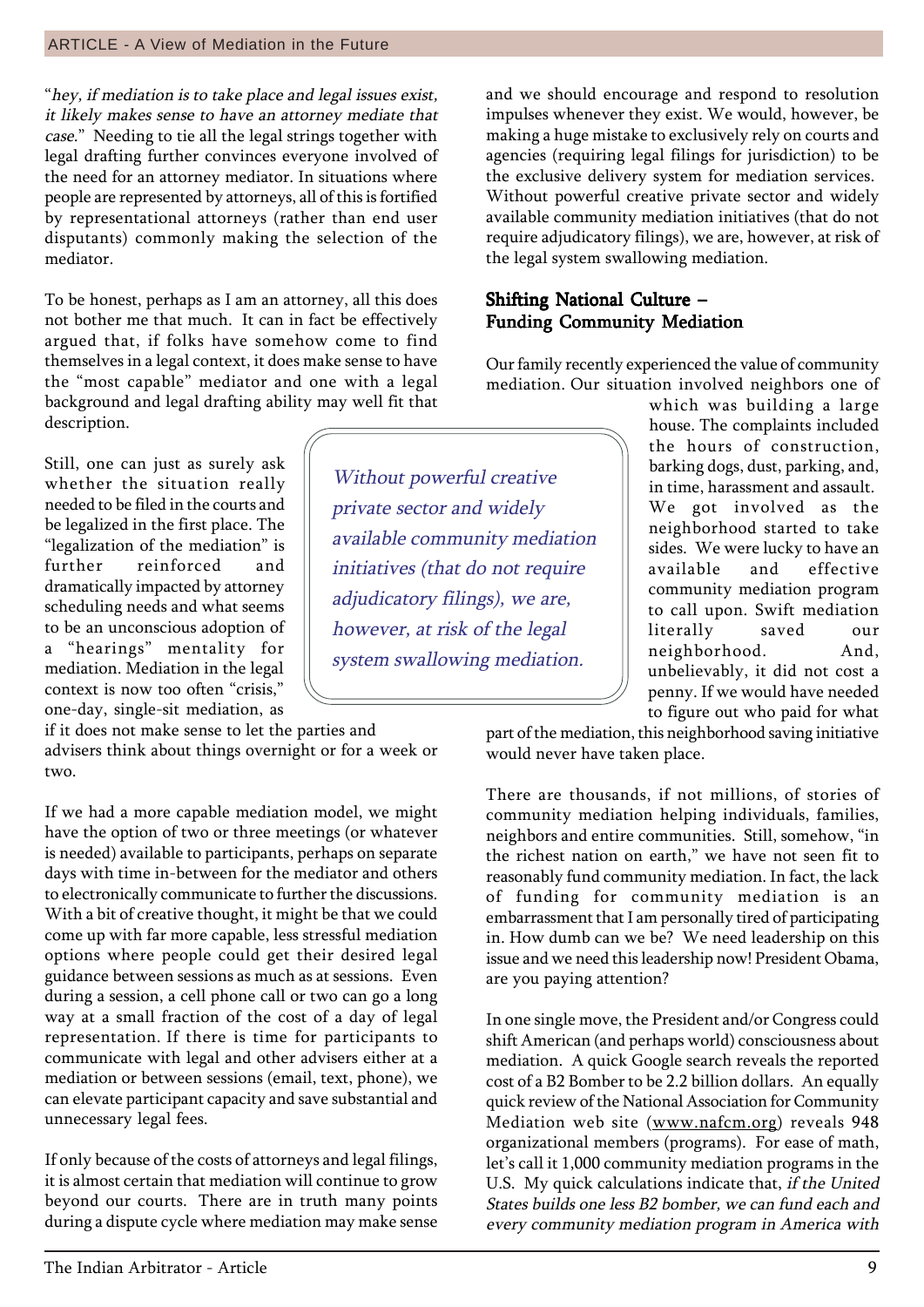$$100,000$  per year for 10 years. Will you join me in making this happen?

I also get excited when I think of community mediation programs being supported to harness the administrative and communication capacities of the Internet. More capable use of the Internet will allow community programs to become known, provide education, better administer services, and better offer a variety of convenient communication modalities. With so many common needs, it seems foolish that we would find these answers program by program. A measure of integrated development clearly makes sense. To the extent we need to communicate with numerous participants at low cost, enhancing community mediation operations with a most capable technical infrastructure makes abundant sense.

These are the kind of activist political goals that the mediation community may wisely consider. It can be argued that the mediation community would be wise to

demand that our political leadership make mediation available without the need to see lawyers and file lawsuits. Intriguing is whether mediators will become activists and advocates for responsible funding of community mediation services. While some may suggest that mediators should be "neutral" in all things, argument can be made that mediators removing themselves from such policy debates robs our society and the world of one of our most valuable social voices.

#### (to be continued)

(Author: Jim Melamed co-founded Resourceful Internet Solutions (RIS) and Mediate.com in 1996. Before this, Jim founded The Mediation Center in Eugene, Oregon in 1983 and served as Executive Director of the national Academy of Family Mediators from 1987 to 1993. Jim is past-Chair of the Oregon Dispute Resolution Commission and a member of the Oregon State Bar. Jim teaches Mediation at the Pepperdine University School of Law's Straus Institute for Dispute Resolution)

#### **Take the following quiz.** You don't need a pen, pencil or paper.

- 1. Name the five wealthiest people in the world.
- 2. Name the last five Heisman trophy winners.
- 3. Name the last five winners of the Miss America contest.
- 4. Name ten people who have won the Nobel or Pulitzer prize.
- 5. Name the last half dozen Academy Award winners for Best Actor and Actress.
- 6. Name the last decade's worth of World Series Winners.

How did you do?

Think  $\, \cdots \,$ 

THE LESSON: NONE of us remember the headliners of yesterday. There are no secondrate achievers on the above quiz. They are the best in their fields. But the applause dies. Awards tarnish. Achievements are forgotten. Accolades and certificates are buried with their owners.

Now here's another quiz. See how you do on this one:

- 1. List a few teachers who aided your journey through school.
- 2. Name three friends who have helped you through a difficult time.
- 3. Name five people who have taught you something worthwhile.
- 4. Think of a few people who have made you feel appreciated and special.
- 5. Think of five people you enjoy spending time with.
- 6. Name half a dozen heroes whose stories have inspired you.

Wasn't that a lot easier?

THE LESSON: The people who make a difference in your life aren't the ones with the most credentials, the most money, or the most awards. They're the ones who care enough to spend personal time and effort for you.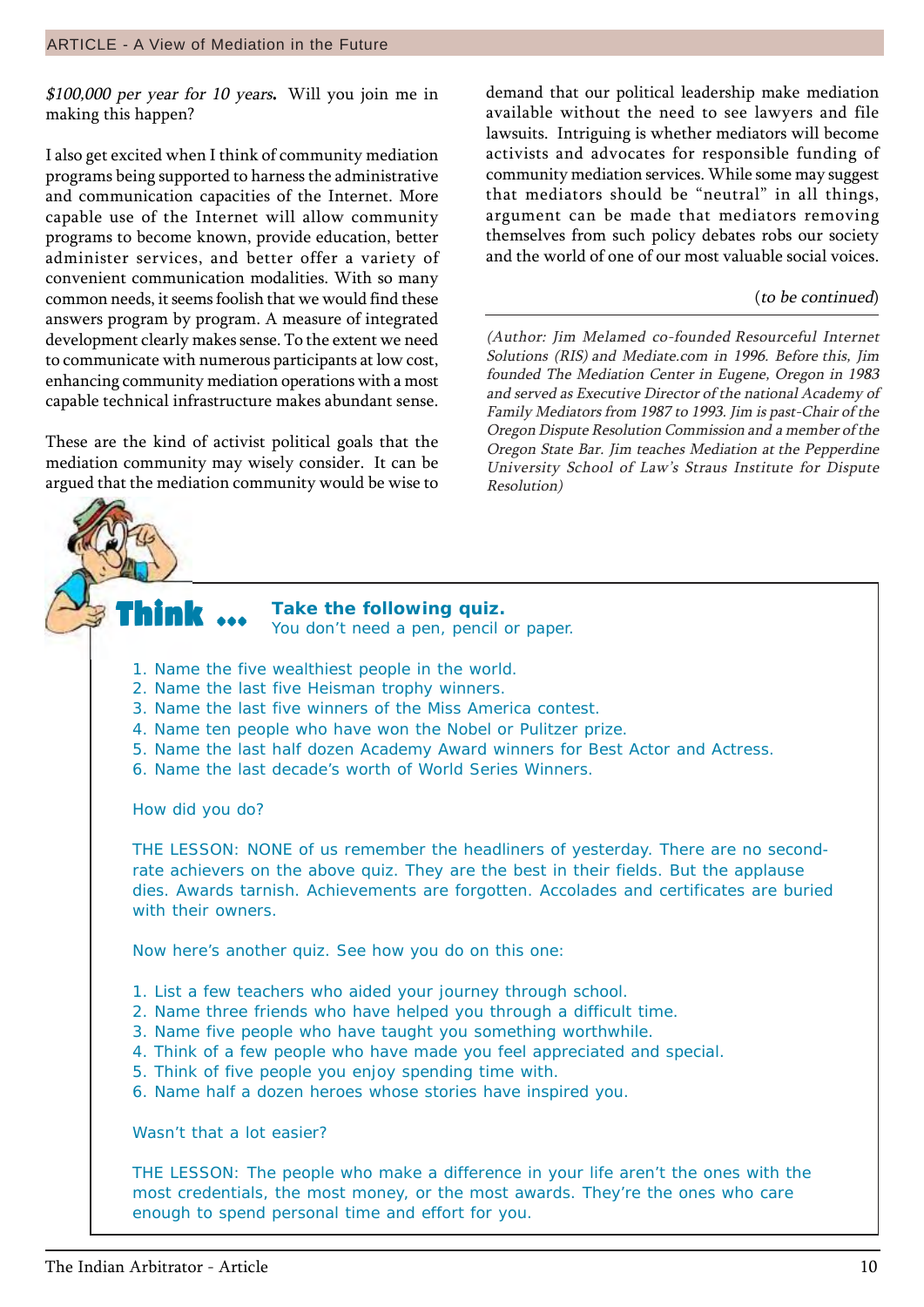Article



Roger and Anita had been locked in conflict on a whole range of issues for over six years since they divorced and more recently over contact arrangements in particular. They had come to mediation on the advice of Anitaís solicitor, to attempt to resolve the latest

problems. Anita said that she wanted to improve the consistency, frequency and reliability of contact between the children and their father. Roger meanwhile described how he was desperately trying to juggle time with his children, serious work pressures as director of a hitech company, and the imminent arrival of the first child of his new marriage.

The mediator, (who I was 'live supervising' as her professional practice consultant), had listened carefully to the 'stories', skilfully demonstrating her impartiality and 'listening-with-understanding', as the characteristically differing historical accounts of adversarial actions between these two adults unfolded.

Anita looked and sounded extremely tense, her whole demeanour and vocal tone being one of barely suppressed fury. She seemed incapable of saying anything other than with a 'clenched-teeth' anger and bitterness. Roger on the other hand, when responding to Anita, looked and sounded guilty and defensive. In his communication with the mediator however he presented as 'super reasonable', a manner that seemed only to increase the simmering fury and rage of his exwife. The mediator duly made good in-depth individual summaries, as a prelude to moving the couple on to the 'issues exploration' stage. She skilfully 'mutualised' and

Knowing the family therapy background of the mediator I even began to wonder how far she was aware of maintaining the boundary between therapy and mediation.

'reframed' their respective negative accounts of each others' behaviour as demonstrating a strong commitment to sorting things out for their two children' through mediation. She then proposed that this might be a good time to move on to exploring what each of them was

> hoping to gain from the meeting. To my surprise I then heard her say, 'just before we move on though, I wonder if there is anything else that you wanted to say to each other about the past? I was puzzled by this question as it seemed to be at odds with her preceding move, that of the more conventional - ëO.K. now that I understand the background it's time now to move on'. Thoughts like 'opening cans of worms' came to mind, or in more contemporary parlance, I was thinking I would not choose to 'go there'. Knowing the family therapy background of the mediator I even began to wonder how far she was aware of maintaining the boundary between therapy and mediation.

What followed however demonstrated that she perhaps intuitively sensed something about this couple that had in turn inspired her question. After what felt like a very long and contemplative silence, Roger turned to look at his ex-wife and said, in what sounded like a genuinely authentic tone of contrition, "I just want to say to you how sorry I am for how badly I treated you after we separated, it was very vindictive. I know that I did lots of things to upset and hurt you and that those things upset the children too. I want to apologise for that, I really am very sorry. I am not apologising for leaving you, because I still believe that our marriage was at an end. But I am apologising for the way I did it, it was inexcusable, you did not deserve that and neither did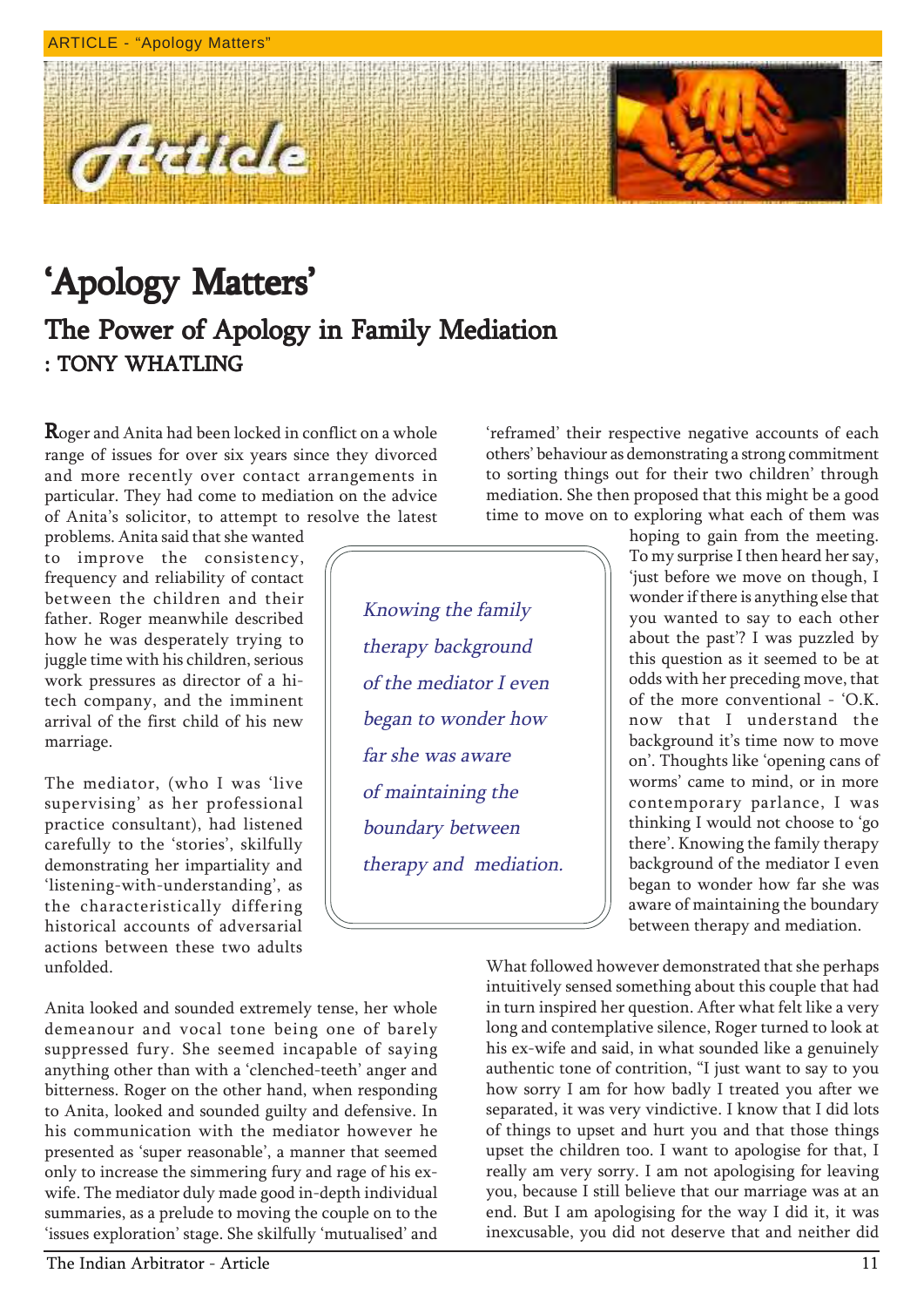the kids." The visible impact on the Anita, over the next few minutes, was as though a heavy cloud had gradually begun to lift, as if for her the 'lights were coming on again'. She looked at once surprised, confused and tearful, as though many conflicting thoughts crowded her mind. Again a very long and heavy silence followed, as all three other people in the room waited and wondered how she would respond. Finally she turned to face her ex-husband directly for the first time in this meeting and said "We have both done many stupid and hurtful things to each other in the past six years". After another long pause she added, "But we do have two wonderful children and perhaps it is time now to try to stop doing those things to each other and to see if we can put things right, for their sake."

With the help of the mediator the couple went on to reach agreement on a new contact schedule. Inevitably we never heard how well the new arrangements worked out but they did not return to mediation. Given the longstanding history of habitual conflict, it would perhaps be naive to suppose that everything would be plain sailing from then on. However, I was left with a powerful sense that something very special and very important happened in the room that day. Not for the first time, I learned something from clients about what they wanted and needed. They provided valuable information on how we could further develop our practice as family mediators. It also left me wondering about how many other couples in mediation might benefit from the emotional release that can come for both the 'perpetrator' and the 'injured party' from such communication. From recent experience of running training workshops on the subject and a study of the limited range of literature, it becomes clear that apology, is a very complex business. Each of us will have our own highly idiosyncratic values and opinions on the issues, differences that would certainly need to be understood and respected, if we were to be invited to 'go there' when involved in a dispute.

The OED defines apology as 'To acknowledge and express regret for a fault without defence'. These last two words 'without defence' can be seen to feature substantively in the key elements of a genuine apology. In his excellent paper, (ëWhat it means to be sorry: the power of apology in mediation', Mediation Quarterly, Vol. 17, Number 3 (Spring 2000)), Carl Schneider defines the three key elements as:

"a). Acknowledgement:...a ritual whereby the wrongdoer can symbolically bring themselves low - in other words the humbling ritual of apology, the language of which is often that of begging for forgiveness" [Jeffrie Murphy in Carl Schneider op. cit.],

"b). Affect: - "In order to truly accept responsibility the offender must also be visibly affected personally by what s/he has done."

ìc). Vulnerability: The offending party is placed in a potentially vulnerable state in offering the apology knowing that the chance exists that it may be refused. More than anything else, it is vulnerability that colours apology."

Schneider goes on to explore the potential application of these ideas to mediation and comments, ëApology, however, is clearly not about problem-solving. Nor is it about negotiation. It is, rather, a form of ritual exchange where words are spoken that may enable closure'. there is often a felt need for some acknowledgement of the harm done, a need for some acceptance of personal responsibility for the injury inflicted, in short, an apology.' (Schneider op. cit.)

What soon becomes clear is that, unlike the couple referred to above, many would-be apologisers may need help from the mediator. The person contemplating the giving of an apology may have concerns including for example, 'Will I be able to find the right words'? - 'Will my apology be rejected so that I lose face'? - 'Will it be used against me in the negotiations'? - 'Will it be reciprocated, where I believe that the other side has also offended against me'?

For the 'injured party', the concerns might be, 'Am I prepared to consider fully accepting an apology?  $-$ 'Would it help me and/or the situation'? 'Is the time right or are my emotions still too raw'? 'How will I know it is really meant & not just a trick to get them off the hook'? 'Will it mean that what happened and all the hurt that I feel did not matter'? Whilst for some couples these issues might be explored in joint session, it is likely that one or more individual caucus meetings with the mediator will be required so as to provide greater 'facesaving' security and 'informed choice' for each party. For example, such a 'side-meeting' could provide the opportunity to review some of the questions referred to above for perceived 'perpetrator' and 'victim'. It might also be necessary to consider just what it was that was being apologised for and why. For example, Roger was quite clear that he was not apologising for ending the marriage but for how he had gone about it.

So given the complexities referred to above, why indeed would a mediator 'go there'? It seems likely that a significant number of mediation referrals will include people for whom 'getting on with life' is contingent on what Schneider calls 'repair work' and 'closure'. He goes on to say, 'Divorce mediation offers just such an opportunity for clients to acknowledge that they have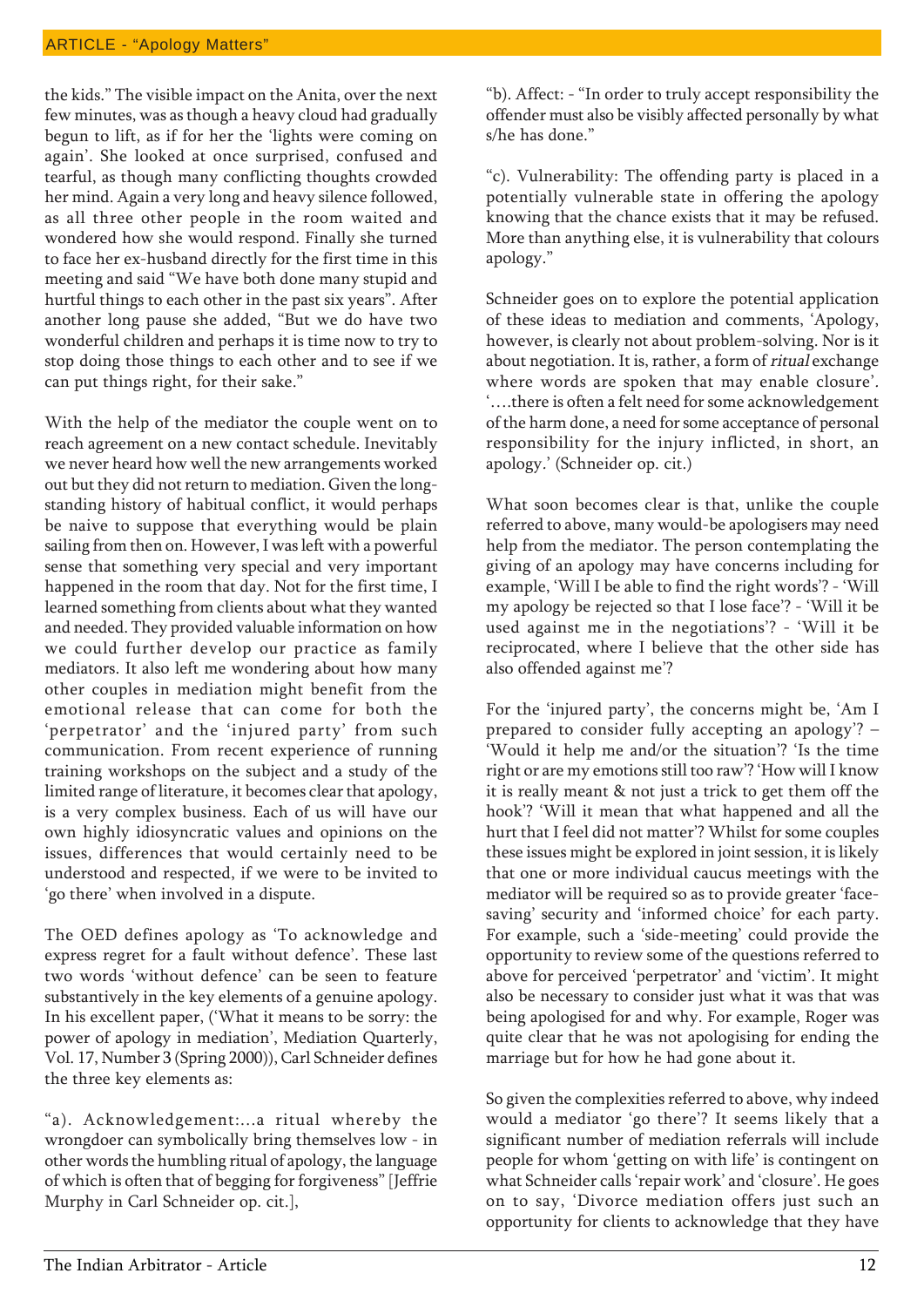acted in ways that have created injury and are sorry for the damage that they have done to their marriage and their spouse.". (Schneider op. cit.).

The predominantly 'Individualist Problem Solving' model of mediation adopted in the UK, discourages such potentially 'therapeutic' dialogues between mediators and parties in dispute. John Haynes described the discussion of emotion as 'un-useful dialogue', [Unpublished UK workshops and 'Haynes on Haynes' Video Tape ëMichael and Debbie case]. Such a discourse would be more the domain of a 'Transformative Mediation' model, (Robert A. Baruch Bush & Joseph p. Folger 'The Promise of Mediation' 1994), or 'Narrative Mediation' (John Winslade & Gerald Monk 2001).

Judging by the responses I get at training workshops, there is substantial interest amongst the family mediator community in these issues of facilitating constructive emotion and apology. In the process of developing materials for these workshops I have defined a list of potential 'need-indicators', based on observations of clients behaviour, i.e. that lack of 'closure' and wish for apology, may be a key issue blocking the negotiation process. An example might be that when it becomes clear that negotiations are at an impasse, perhaps characterised by persistent failure of one party to produce verifying documents or valuations, or reluctance to settle on a specific issue despite logical financial indicators. When challenged about this, a person perceiving themselves to be the 'injured' party might for example say to a perceived 'perpetrator', "If you had not betrayed me and our children by committing adultery and deserting us, we would not be in this financial mess now, I don't think you will ever know how much pain and damage you have caused to me and the childrenî. It has also been possible to produce a list of model questions that mediators might use to enquire into the potential for emotional discourse and/ or apology, when perhaps they sense that an apology seems to be 'lurking in the wings waiting for a cue to come on stage'. In the joint session, one example might

be, 'Sometimes when people split up, the reasons behind it can go on being very upsetting and painful for the people involved. When that happens it can make it hard for one or other person to put it all behind them and move on, how far would you say that might be happening here'? Here the question has deliberately been left open so that either party is free to respond rather than to have directed it at the perceived 'victim'. So even if the latter is reluctant to respond, the perceived 'perpetrator' might facilitate a discourse on the issue.

To return to where we started then, what Roger had clearly decided to do was to say what he wanted to say to Anita and to take the enormous risk that it might be rejected or be thrown back in his face. What he said in his own words, is also graphically expressed by the words of Carl Schneider, - 'An apology is often a means of saying, "Yes, there has been a terrible wound here, for which I am truly sorry. My intention is not to destroy you. I am ending this marriage, but I would like to close that door gently, not slam it shut.' (Schneider op. cit.).

It seems likely that as mediators we may lose a significant number of clients from mediation, whether at intake or later stages in the process where this need for 'emotion talk' and/or apology might neither occur naturally, nor be detected by the mediator. Recent mediation outcome statistics for 'not for profit sector services' show 'agreement rating' of around 52% [for all Mediation cases], and ëconversion rate, [all clients], of around 50%, across the whole country. How many of the other 50% might have benefited from such an opportunity to unblock emotion and to engage in what has been so influentially defined as 'un-useful dialogue'? Heightened awareness to 'apology matters' might well bring the opportunity for mediators to facilitate more of the sorts of discourse that was so impressively managed by Roger and Anita.

(Author: Tony Whatling is a professional Mediator - Trainer - Professional Practice Consultant. TW Training Works' & ëKey Mediation Training & Consultancyí)

### Interested to contribute Articles?

We would like to have your contributions, provided they are not published else where. Articles should be in English. Please take care that quotations, references and footnotes are accurate and complete. Submissions may be made to the Journals Division, Indian Institute of Arbitration & Mediation, PDR Bhavan, Second Floor, Foreshore Road, Cochin - 682 016 or editor@arbitrationindia.com.

Publication of the Article will be the discretion of IIAM and submissions made indicates that the author consents, in the event of publication, to automatically transfer all copyrights thereof to the publisher of the IIAM Journal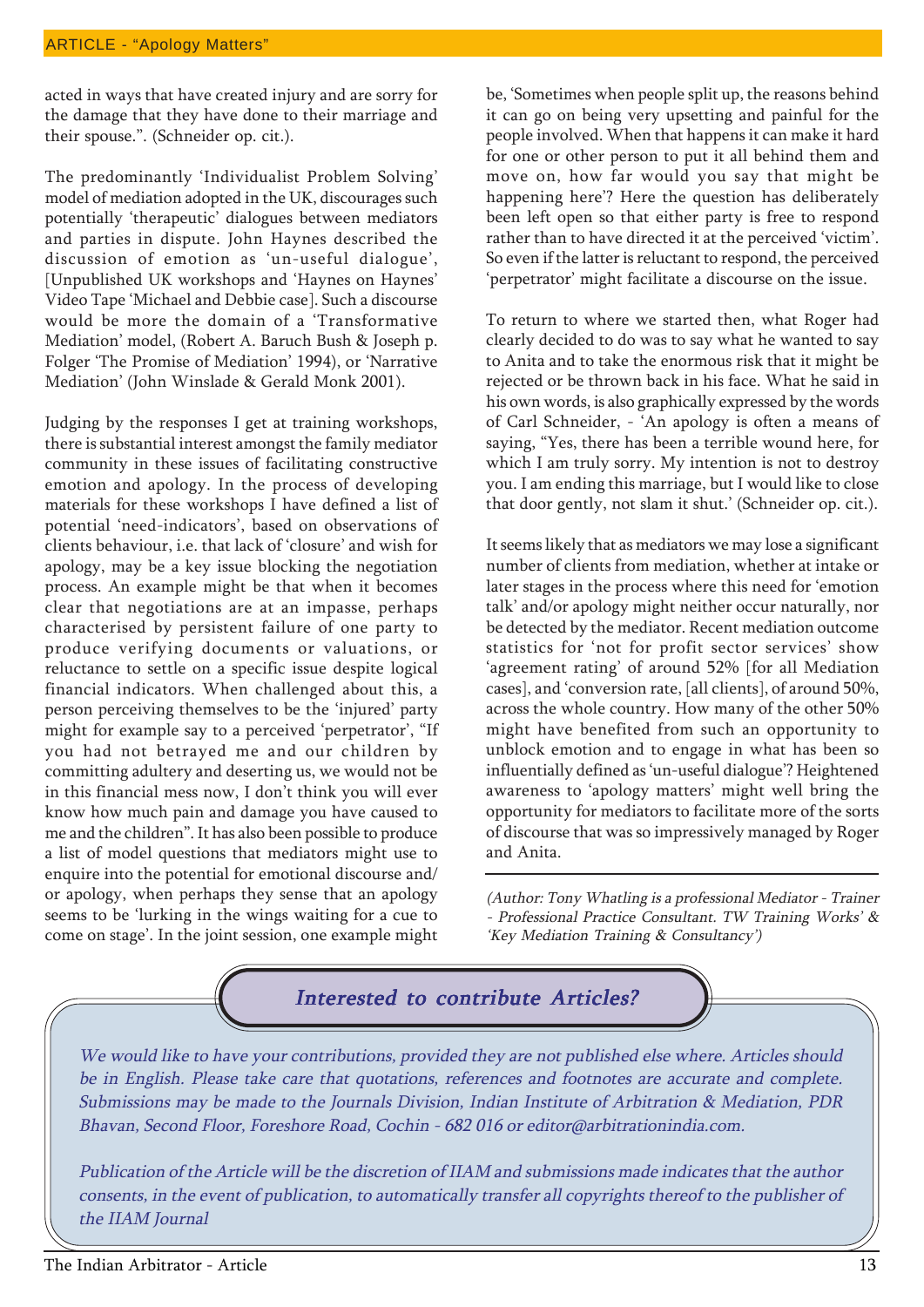# ews & Events



## Indiaís 2009 Budget: Proposal for ADRM

Under the new measure proposed in Indiaís 2009 budget, there is a proposal for setting up of the Alternative Dispute Resolution Mechanism (ADRM), as a part of pro-market reforms. The ADRM, aimed at encouraging foreign investments, will ensure fast track resolution of transfer pricing disputes between the tax authorities and foreign companies.

### ICC takes tougher stance on Arbitrator availability

The ICC Court will, from 17 August 2009, require arbitrators agreeing to serve in ICC proceedings to disclose details about their availability as well as their independence. Each arbitrator will now receive, from the Secretariat of the Court, a form entitled Statement of Acceptance, Availability and Independence, in which the arbitrator is invited to confirm that he or she expects to be able to make available the time and effort necessary for prompt and efficient conduct of the case. Arbitrators are also asked to indicate the number of cases in which they are already involved and any foreseeable competing demands upon their time in the following 12–18 months. The ICC Court is of the view that greater transparency is called for in relation to arbitrator availability.

### International Commercial Arbitration -Appointment of Arbitrator

The Supreme Court of India in "Citation Infowares Ltd. v. Equinox Corporation" (2009 (5) UJ 2066 (SC) examined whether it had the power to appoint an arbitrator in a commercial dispute where the contract was not governed by Indian law but the Arbitration and Conciliation Act, 1996 (the Arbitration Act) was not specifically excluded in the contract. The Chief Justice of India ruled that unless it is specifically excluded in an agreement between the parties or by implication, the provisions of Part I of the Indian Arbitration Act apply to international commercial arbitrations, even though the contract is governed by foreign law. Part I of the Indian Arbitration Act provides for, among others things, the appointment of arbitrators.

### Incorporation of Arbitration Clause by Reference

The Supreme Court of India in "MR Engineers and Contractors Pvt. Ltd v Som Datt Builders Ltd" (JT 2009 (9) SC 374) examined the issue of whether an arbitration clause contained in a main contract can be incorporated by reference into a subcontract. The Supreme Court of India also discussed the applicability of the arbitration clause contained in the main contract to the disputes arising in relation to the subcontract and laid down certain conditions for incorporation of the arbitration clause by reference. This decision lays down certain important principles with regard to the scope and intent of Section 7(5) of the Arbitration and Conciliation Act, requiring parties' conscious acceptance of an arbitration clause from another document as part of their contract before such arbitration clause can be read as part of the subsequent contract.